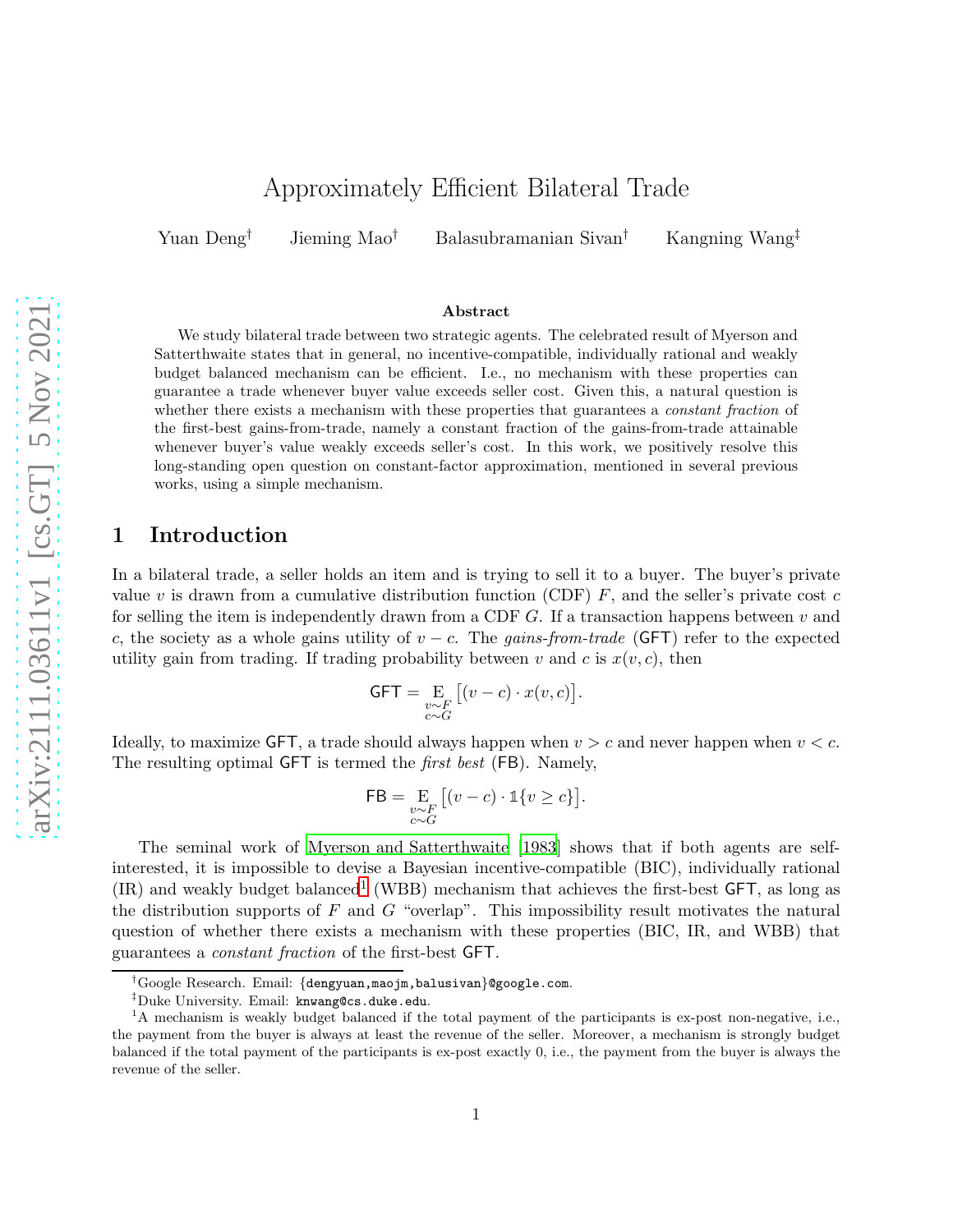Benchmarks and Simple Mechanisms To better explain related work and our results, we first introduce some benchmarks and simple mechanisms. For simplicity, we assume  $F$  and  $G$  are both continuous distributions supported on a bounded interval [0, 1] with positive densities. We show in [Remark 2](#page-4-0) why this is without loss of generality. We slightly overload the notations below and use them to denote both the mechanisms and the gains-from-trade they obtain.

- FB: the first best. It captures the optimal GFT if the agents are not strategic and there is a trade whenever  $v \ge c$ . Formally,  $\mathsf{FB} = \int_0^1 \int_c^1 (v - c) \, dF(v) \, dG(c)$ .
- SB: the second best. It captures the optimal GFT achieved by any Bayesian incentivecompatible (BIC), individually rational (IR) and weakly budget balanced (WBB) mechanism.
- FixedP: the fixed-price mechanism. The mechanism sets a fixed price  $p$ , and there is a trade if buyer's value is at least p and seller's cost is at most p. Formally,  $FixedP = \max_p \int_0^p \int_p^1 (v$ c)  $dF(v) dG(c)$ . The mechanism is dominant-strategy incentive-compatible (DSIC, stronger than BIC), IR and strongly budget balanced (SBB, stronger than WBB).
- SellerP: the seller-pricing mechanism. The mechanism delegates the pricing power to the seller, who in turn posts a price  $r_c$  to maximize her profit with knowledge of c and F. The buyer then decides whether to buy depending on whether  $v \ge r_c$ . Formally, SellerP =  $\int_0^1 \int_{r_c}^1 (v-c) dF(v) dG(c)$ , where  $r_c \in \arg \max_p(p-c) \cdot (1 - F(p))$  is the price the seller sets when she has cost  $c$ . The mechanism is BIC, IR and SBB.
- BuyerP: the buyer-pricing mechanism. Symmetric to SellerP, the mechanism delegates the pricing power to the buyer, who sets a price  $r'_v$  to maximize his utility, and then the seller decides whether to sell based on whether  $c \leq r'_v$ . Formally, Buyer $P = \int_0^1 \int_0^{r'_v} (v - c) dG(c) dF(v)$ , where  $r'_v \in \arg \max_p (v - p) \cdot G(p)$ . The mechanism is BIC, IR and SBB.

With these notations, the result of [Myerson and Satterthwaite \[1983](#page-5-0)] demonstrates SB < FB whenever the supports of  $F$  and  $G$  "overlap". It has remained an open question ever since, on how far apart SB and FB can be. Specifically, is it the case that SB is always at least a constant fraction of FB? We answer this question in the positive. In particular, the better of (or a randomization over) SellerP and BuyerP guarantees at least 10% of the first-best gains-from-trade.

<span id="page-1-0"></span>Theorem 1. FB  $\leq 2 \cdot$  SellerP + 8  $\cdot$  BuyerP  $\leq 10 \cdot \max(\text{SellerP}, \text{BuyerP}) \leq 10 \cdot \text{SB}$ .

Remark 1. In [Appendix A,](#page-5-1) we improve the constant to get a 8.23-approximation.

#### 1.1 Related Work

There has been a large body of work towards answering whether  $SB = \Omega(1) \cdot FB$ . In particular, [McAfee \[2008\]](#page-5-2) shows Fixed  $P \geq \frac{1}{2}$  $\frac{1}{2}$  · FB when F and G are i.i.d. and Blumrosen and Mizrahi [2016] show Seller  $P \geq \frac{1}{e}$ . FB when F satisfies the monotone-hazard-rate condition. As for the negative direction, Blumrosen and Mizrahi [2016] show that for any  $\varepsilon > 0$ ,  $\text{SB} \leq (\frac{2}{e} + \varepsilon) \cdot \text{FB}$  in some instance. Blumrosen and Dobzinski [2016] show that for any  $\varepsilon > 0$ , there is some instance where FixedP  $\lt \varepsilon$  · FB (and further FixedP  $\lt \varepsilon$  · SB).

A closely related question of welfare approximation has also been extensively studied before. The welfare equals GFT plus the term  $E_{c\sim G}[c]$ , i.e., the welfare equals buyer's value when trade happens and it equals seller's cost when no trade happens. Maximizing the welfare is equivalent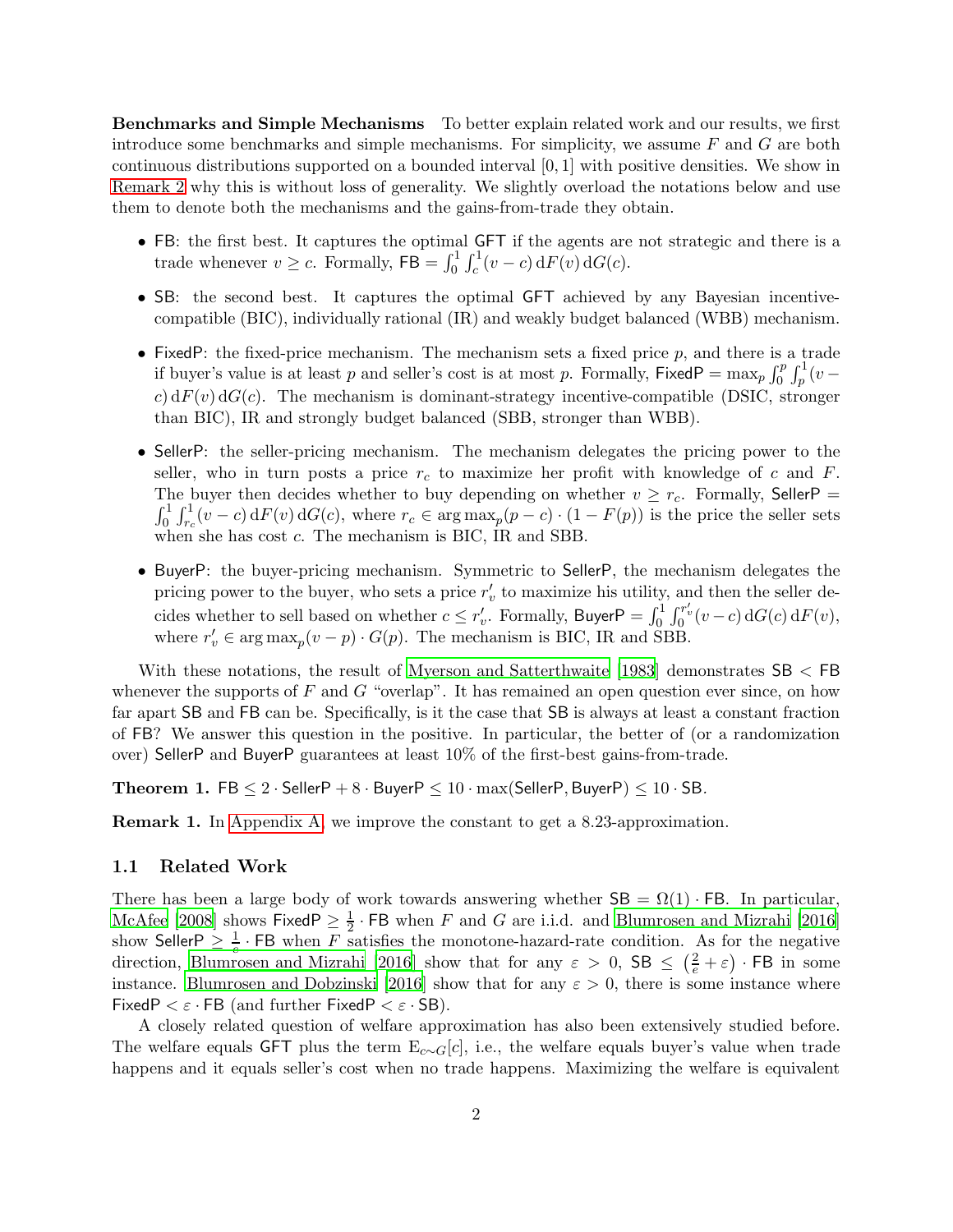to maximizing the gains-from-trade, but providing a constant approximation to first-best gainsfrom-trade is much harder than doing the same for first-best welfare. For instance, not having any trade at all already gives a non-zero (and often good) approximation to welfare, but it gives a zero approximation to gains-from-trade. Blumrosen and Dobzinski [2016] show a  $\left(1 - \frac{1}{e}\right)$ -approximation to the first-best welfare. Kang, Pernice, and Vondrák [2021] improve the approximation ratio to  $1-\frac{1}{e}+10^{-4}.$ 

Brustle, Cai, Wu, and Zhao [2017] present a 2-approximation against second-best gains-fromtrade; in particular, they show  $SB \leq$  SellerP + BuyerP. Our result is "stronger" in the sense that we show the better of SellerP and BuyerP is a constant-approximation of FB and not only SB. Dütting, Fusco, Lazos, Leonardi, and Reiffenhäuser [2021] and Kang, Pernice, and Vondrák [2021] consider settings without full knowledge of the distributions.

The *double auction* is a generalized version of bilateral trade, where there are multiple buyers and sellers in the market. There has been a significant amount of work on characterizing and approximating the efficient solutions in related settings; see e.g. [Colini-Baldeschi, de Keijzer, Leonardi, and Turchetta, 2016, Colini-Baldeschi, Goldberg, de Keijzer, Leonardi, Roughgarden, and Turchetta, 2017, Brustle, Cai, Wu, and Zhao, 2017, Babaioff, Cai, Gonczarowski, and Zhao, 2018, Balseiro, Mirrokni, Paes Leme, and Zuo, 2019, Babaioff, Goldner, and Gonczarowski, 2020, Cai, Goldner, Ma, and Zhao, 2021].

### 2 Proof of Constant Approximation

Recall that F and G are independent continuous CDFs supported on  $[0, 1]$  with positive densities (see [Remark 2](#page-4-0) for why everything apart from independence is without loss of generality). Let  $\mu(x)$ be the median of  $F_{\geq x}$  (where  $F_{\geq x}(z) = 0$  for  $z < x$  and  $F_{\geq x}(z) = \frac{F(z) - F(x)}{1 - F(x)}$  for  $z \geq x$ ), i.e.,  $\mu(x) = F^{(-1)}\left(\frac{1+F(x)}{2}\right)$  $\left(\frac{F(x)}{2}\right)$ . Let  $\mu^{(k)}(\cdot)$  be the composition of k functions of  $\mu(\cdot)$ , and  $\mu^{(-k)}(\cdot)$  be its inverse (0 if it does not exist). We first give immediate bounds for FB, SellerP and BuyerP:

$$
\mathsf{FB} = \int_0^1 \int_c^1 (v - c) \, dF(v) \, dG(c)
$$
  
 
$$
\leq 2 \int_0^1 \int_{\mu(c)}^1 (v - c) \, dF(v) \, dG(c),
$$

where the second step holds since  $\mu(x)$  is the median of  $F_{\geq x}$ , and we preserve the better half.

For SellerP, we have

$$
\mathsf{SellerP} \geq \int_0^1 \int_{\mu(c)}^1 \Big(\mu(c)-c\Big) \, \mathrm{d}F(v) \, \mathrm{d}G(c).
$$

The right-hand side (RHS) is the seller's expected profit when setting the price at  $\mu(c)$  for each c, which is at most her optimal profit and thus at most the gains-from-trade in the profit-optimal seller-pricing mechanism (which is the left-hand side (LHS)).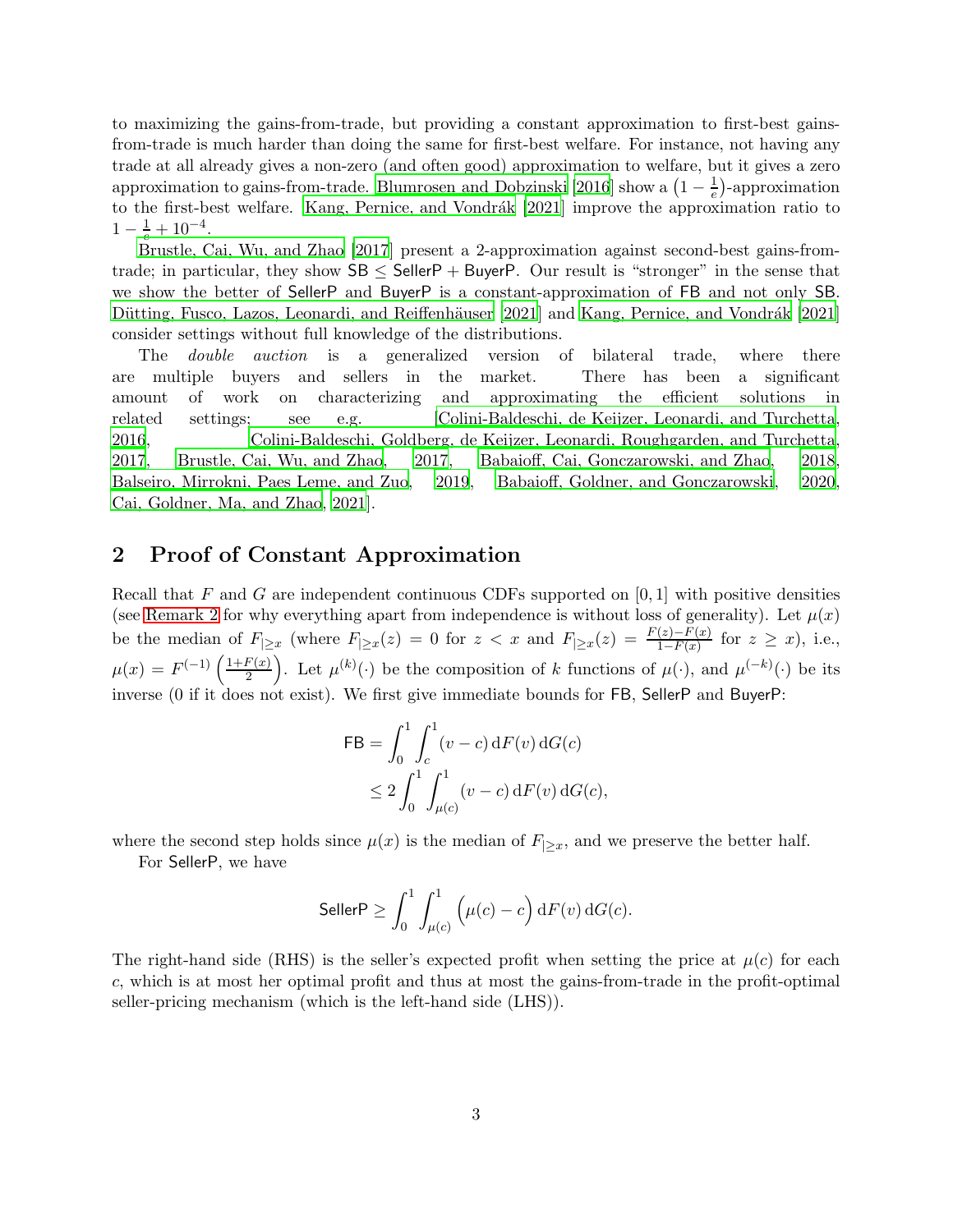Similarly, for BuyerP, we have

Buyer
$$
P \geq \int_{\mu^{(2)}(0)}^{1} \int_{0}^{\mu^{(-2)}(v)} \left( v - \mu^{(-2)}(v) \right) dG(c) dF(v)
$$

\n
$$
= \int_{0}^{1} \int_{\mu^{(2)}(c)}^{1} \left( v - \mu^{(-2)}(v) \right) dF(v) dG(c).
$$

Again, the RHS is the buyer's expected utility when setting the price at  $\mu^{(-2)}(v)$  for each v, which is at most the gains-from-trade in the utility-optimal buyer-pricing mechanism (the LHS).

For each cost  $c,$  define  $\mathsf{FB}(c)\,=\,2\int_{\mu(c)}^1(v\,-\,c)\,\mathrm{d}F(v),$  Seller $\mathsf{P}(c)\,=\,\int_{\mu(c)}^1\Big(\mu(c)\,-\,c\Big)\,\mathrm{d}F(v)$  and Buyer $P(c) = \int_{\mu^{(2)}(c)}^1 (v - \mu^{(-2)}(v)) dF(v)$ . The bounds above simplify to:

$$
\mathsf{FB} \leq \int_0^1 \mathsf{FB}(c) \, \mathrm{d} G(c), \quad \mathsf{SellerP} \geq \int_0^1 \mathsf{SellerP}(c) \, \mathrm{d} G(c), \quad \mathsf{BuyerP} \geq \int_0^1 \mathsf{BuyerP}(c) \, \mathrm{d} G(c).
$$

We now show that, for any  $c, FB(c) \leq 2 \cdot SellerP(c) + 8 \cdot BuperP(c)$ , thus proving our result. The crux of our proof is a partition of value space by quantile. We decompose  $\mathsf{FB}(c)$  into two parts and bound them by Seller $P(c)$  and Buyer $P(c)$  separately.

**Lemma 1.** For any c,  $FB(c) \leq 2 \cdot SellerP(c) + 8 \cdot BuperP(c)$ .

Proof. We first have

$$
FB(c) = 2 \int_{\mu(c)}^{1} (v - c) dF(v)
$$
  
=  $2 \int_{\mu(c)}^{1} (\mu(c) - c) dF(v) + 2 \int_{\mu(c)}^{1} (v - \mu(c)) dF(v)$   
=  $2 \cdot$  SellerP(c) +  $2 \int_{\mu(c)}^{1} (v - \mu(c)) dF(v)$ .

We now proceed to show that  $\int_{\mu(c)}^1 (v - \mu(c)) dF(v) \leq 4 \cdot B$ uyerP $(c)$ . Observe that

$$
\int_{\mu(c)}^{1} \left( v - \mu(c) \right) dF(v) = \sum_{k=1}^{\infty} \int_{\mu^{(k)}(c)}^{\mu^{(k+1)}(c)} \left( v - \mu(c) \right) dF(v)
$$
  

$$
\leq \sum_{k=1}^{\infty} \int_{\mu^{(k)}(c)}^{\mu^{(k+1)}(c)} \left( \mu^{(k+1)}(c) - \mu(c) \right) dF(v)
$$
  

$$
= \sum_{k=1}^{\infty} \sum_{t=1}^{k} \int_{\mu^{(k)}(c)}^{\mu^{(k+1)}(c)} \left( \mu^{(t+1)}(c) - \mu^{(t)}(c) \right) dF(v)
$$
  

$$
= \sum_{t=1}^{\infty} \sum_{k=t}^{\infty} \int_{\mu^{(k)}(c)}^{\mu^{(k+1)}(c)} \left( \mu^{(t+1)}(c) - \mu^{(t)}(c) \right) dF(v)
$$
  

$$
= 2 \sum_{t=1}^{\infty} \int_{\mu^{(t)}(c)}^{\mu^{(t+1)}(c)} \left( \mu^{(t+1)}(c) - \mu^{(t)}(c) \right) dF(v).
$$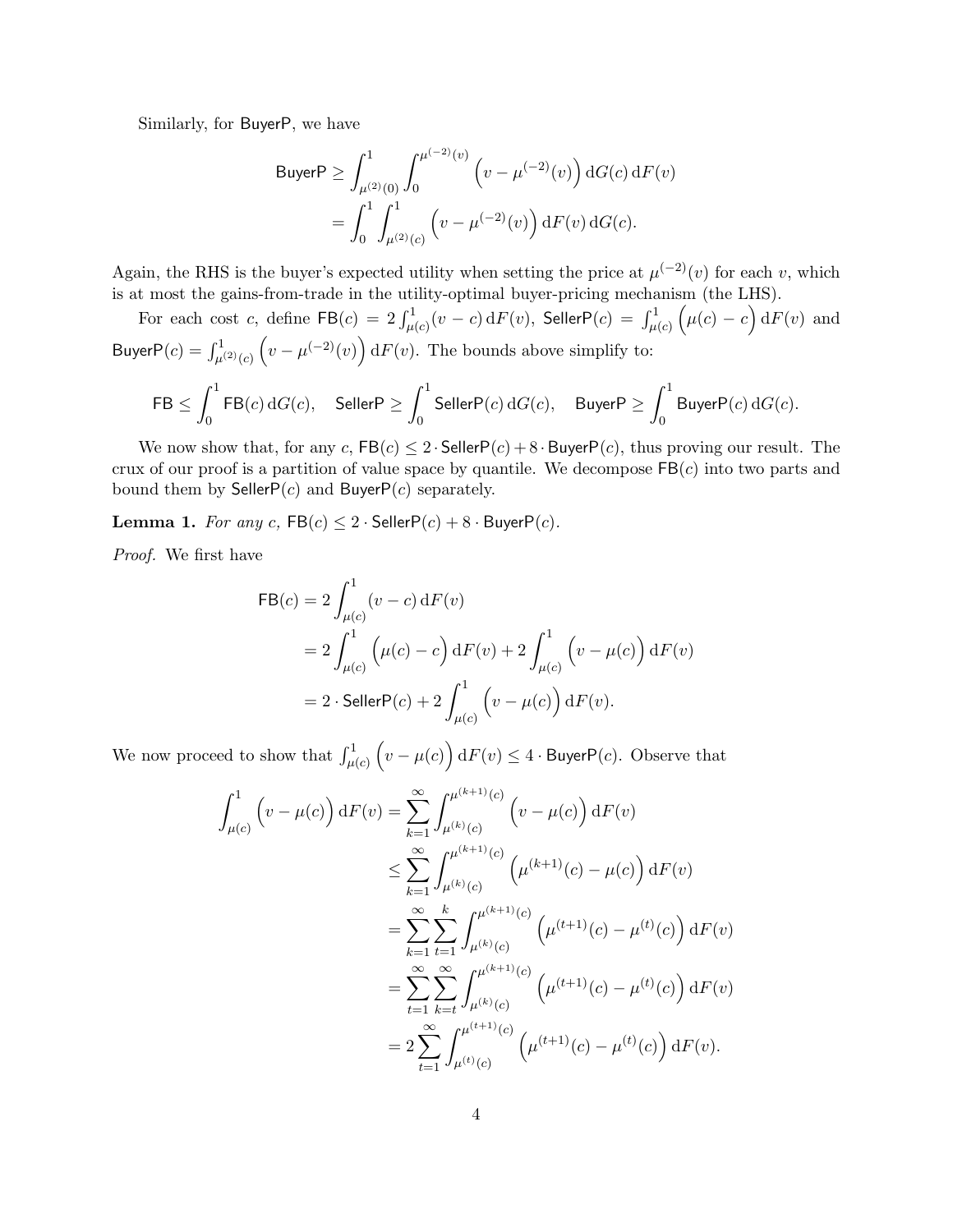The last step uses the definition of  $\mu(\cdot)$ :  $k = t$  counts for half the probability of all  $k \geq t$ .

On the other hand, for BuyerP(c), recall that BuyerP(c) =  $\int_{\mu^{(2)}(c)}^1 \left(v-\mu^{(-2)}(v)\right) \mathrm{d}F(v)$  and we have

$$
\int_{\mu^{(2)}(c)}^{1} \left(v - \mu^{(-2)}(v)\right) dF(v) = \sum_{t=2}^{\infty} \int_{\mu^{(t)}(c)}^{\mu^{(t+1)}(c)} \left(v - \mu^{(-2)}(v)\right) dF(v)
$$
  
\n
$$
\geq \sum_{t=2}^{\infty} \int_{\mu^{(t)}(c)}^{\mu^{(t+1)}(c)} \left(\mu^{(t)}(c) - \mu^{(t-1)}(c)\right) dF(v)
$$
  
\n
$$
= \sum_{t=1}^{\infty} \int_{\mu^{(t+2)}(c)}^{\mu^{(t+2)}(c)} \left(\mu^{(t+1)}(c) - \mu^{(t)}(c)\right) dF(v)
$$
  
\n
$$
= \frac{1}{2} \sum_{t=1}^{\infty} \int_{\mu^{(t)}(c)}^{\mu^{(t+1)}(c)} \left(\mu^{(t+1)}(c) - \mu^{(t)}(c)\right) dF(v),
$$

where the last step again applies the definition of  $\mu(\cdot)$ . Therefore, we conclude the proof that  $FB(c) \leq 2 \cdot$  Seller $P(c) + 8 \cdot$  Buyer $P(c)$ .  $\Box$ 

<span id="page-4-0"></span>Remark 2. It is without loss of generality to consider bounded continuous distributions with positive densities: For any general distributions F and G on  $[0, 1]$ , there is a sequence of continuous distributions on  $[0, 1]$  with positive densities converging to it in the Lévy metric. All of FB, seller's profit in SellerP and buyer's utility in BuyerP are continuous in  $F$  and  $G$  (in the Lévy metric). It is also without loss of generality to consider bounded supports: As long as FB is finite, almost all of the contribution comes from  $(v, c) \in [-M, M]^2$  for some M.

**Remark 3.** By symmetry, we also have  $\textsf{FB} \leq 8 \cdot \textsf{SellerP} + 2 \cdot \textsf{BuyerP}$ . Thus, using SellerP with probability  $\alpha$  and BuyerP with probability  $1 - \alpha$  for any  $\alpha \in [0.2, 0.8]$  gives a 10-approximation to FB.

**Remark 4.** We can use a parameter to control the quantile of  $\mu(x)$  (instead of using the median) in  $F_{\geq x}$ . This improves the approximation constant to 8.23. The details are deferred to [Appendix A.](#page-5-1)

## References

- Moshe Babaioff, Yang Cai, Yannai A. Gonczarowski, and Mingfei Zhao. The best of both worlds: Asymptotically efficient mechanisms with a guarantee on the expected gains-from-trade. In EC, page 373, 2018.
- Moshe Babaioff, Kira Goldner, and Yannai A. Gonczarowski. Bulow-klemperer-style results for welfare maximization in two-sided markets. In SODA, pages 2452–2471, 2020.
- Santiago R. Balseiro, Vahab S. Mirrokni, Renato Paes Leme, and Song Zuo. Dynamic double auctions: towards first best. In SODA, pages 157–172, 2019.
- Liad Blumrosen and Shahar Dobzinski. (Almost) efficient mechanisms for bilateral trading. CoRR, abs/1604.04876, 2016.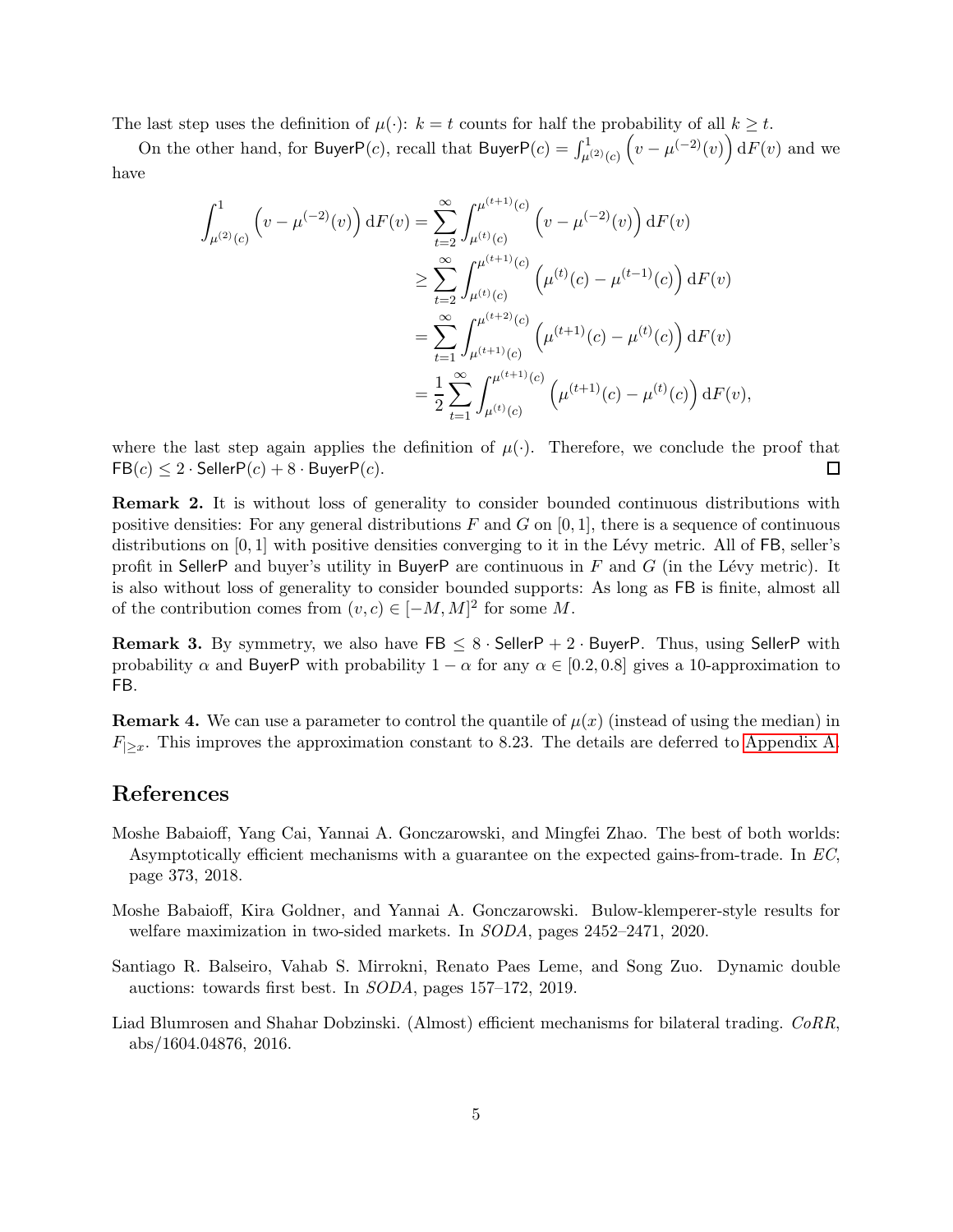- Liad Blumrosen and Yehonatan Mizrahi. Approximating gains-from-trade in bilateral trading. In WINE, pages 400–413, 2016.
- Johannes Brustle, Yang Cai, Fa Wu, and Mingfei Zhao. Approximating gains from trade in twosided markets via simple mechanisms. In EC, pages 589–590, 2017.
- Yang Cai, Kira Goldner, Steven Ma, and Mingfei Zhao. On multi-dimensional gains from trade maximization. In SODA, pages 1079–1098, 2021.
- Riccardo Colini-Baldeschi, Bart de Keijzer, Stefano Leonardi, and Stefano Turchetta. Approximately efficient double auctions with strong budget balance. In SODA, pages 1424–1443, 2016.
- Riccardo Colini-Baldeschi, Paul W. Goldberg, Bart de Keijzer, Stefano Leonardi, Tim Roughgarden, and Stefano Turchetta. Approximately efficient two-sided combinatorial auctions. In EC, pages 591–608, 2017.
- Paul Dütting, Federico Fusco, Philip Lazos, Stefano Leonardi, and Rebecca Reiffenhäuser. Efficient two-sided markets with limited information. In Samir Khuller and Virginia Vassilevska Williams, editors, STOC, pages 1452–1465, 2021.
- Zi Yang Kang, Francisco Pernice, and Jan Vondrák. Fixed-price approximations in bilateral trade. CoRR, abs/2107.14327, 2021.
- <span id="page-5-2"></span>R Preston McAfee. The gains from trade under fixed price mechanisms. Applied economics research bulletin, 1(1):1–10, 2008.
- <span id="page-5-0"></span>Roger B. Myerson and Mark A. Satterthwaite. Efficient mechanisms for bilateral trading. Journal of economic theory, 29(2):265–281, 1983.

## <span id="page-5-1"></span>A Improving the Constant

To improve the approximation constant of [Theorem 1,](#page-1-0) instead of setting  $\mu(x)$  to be the median of  $F_{|>x}$ , we introduce a parameter  $\lambda$  to control the quantile of  $\mu(x)$  in  $F_{|>x}$ :

$$
\mu(x) := F^{(-1)}\Big(\lambda + (1-\lambda)F(x)\Big).
$$

Similar to the proof of [Theorem 1,](#page-1-0) we have

$$
\begin{aligned} \mathsf{FB} = \int_0^1 \int_c^1 (v-c) \, \mathrm{d}F(v) \, \mathrm{d}G(c) \leq \frac{1}{1-\lambda} \int_0^1 \int_{\mu(c)}^1 (v-c) \, \mathrm{d}F(v) \, \mathrm{d}G(c), \\\\ \mathsf{SellerP} \geq \int_0^1 \int_{\mu(c)}^1 \Big(\mu(c)-c\Big) \, \mathrm{d}F(v) \, \mathrm{d}G(c), \end{aligned}
$$

and

\n
$$
\text{Buyer} \, P \geq \int_{\mu^{(2)}(0)}^1 \int_0^{\mu^{(-2)}(v)} \left( v - \mu^{(-2)}(v) \right) \, \mathrm{d}G(c) \, \mathrm{d}F(v) = \int_0^1 \int_{\mu^{(2)}(c)}^1 \left( v - \mu^{(-2)}(v) \right) \, \mathrm{d}F(v) \, \mathrm{d}G(c).
$$
\n